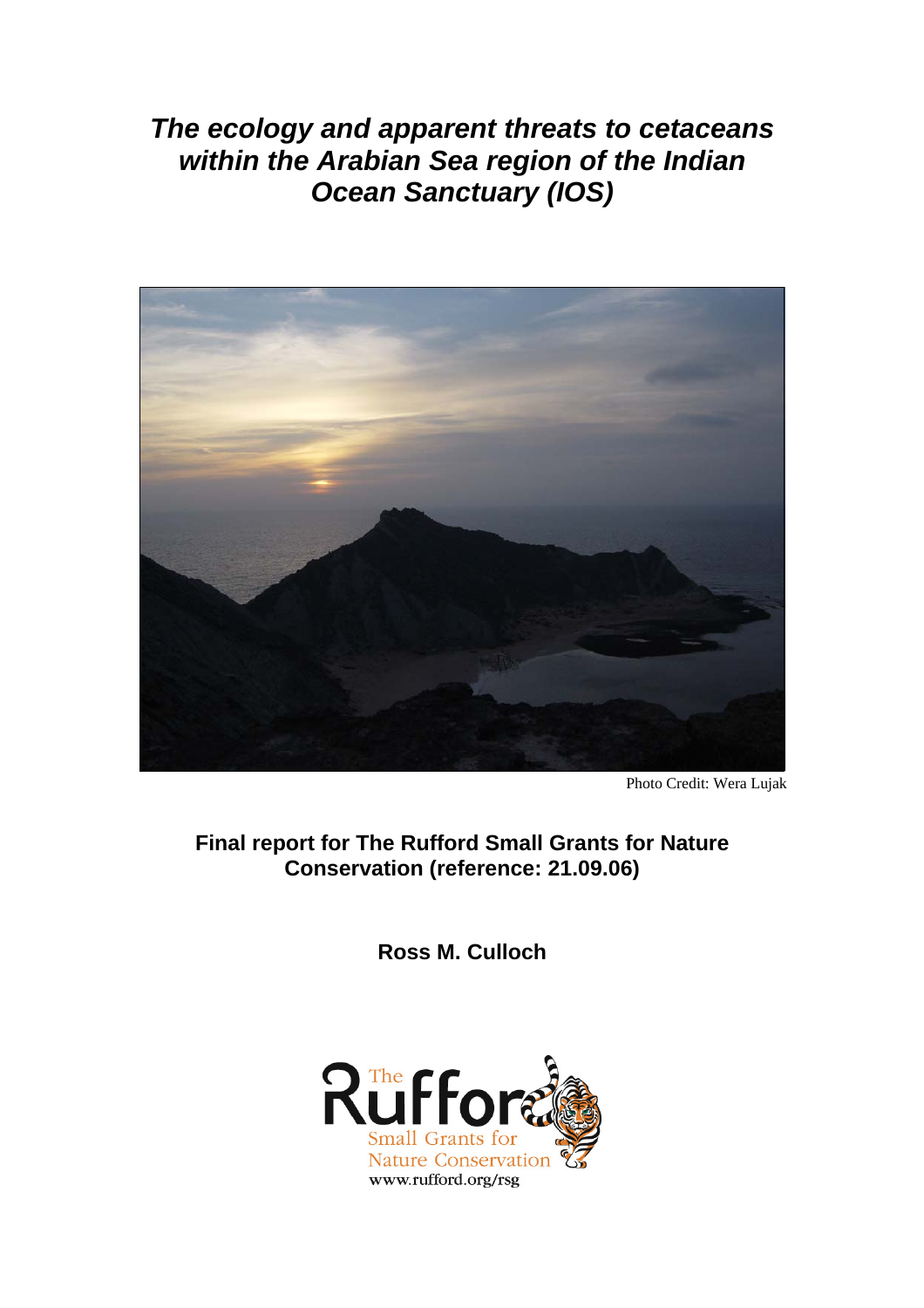## *Background*

Based in Karachi, this project worked closely with members of several institutes and organisations. These included the University Marine Biological Field Station, Millport (UMBSM) – which is part of the Universities of London & Glasgow, The Centre of Excellence in Marine Biology (CEMB) & the Marine Resource & Reference Collection Centre (MRRC) – both of which are part of the University of Karachi, WWF-Pakistan (WWF-P), and the Zoological Survey Department of Pakistan (ZSD).

There were five Pakistani colleagues that were the foundation members of the field team; these were Shoaib Kiani (CEMB), Pervaiz Iqubal (CEMB), Babar Hussian (WWF-P), Umer Wagas (WWF-P), and Merban Ali (ZSD), led by Dr. Mauvis Gore (UMBSM) and assisted by Ross Culloch (UMBSM). On numerous occasions during the dedicated beach surveys the field team were also joined by other individuals named on the project proposal, these included Dr. Jamal Siddiqui (CEMB), and Qadeer Ali (MRRCC). Given the number of collaborators within the project, we decided that a name was needed to identify the research being carried out by a team comprising of individuals from several bodies, it was therefore decided that this research would be carried out under the name of 'Cetacean Conservation Pakistan' (CCP).

## *Capacity Building*

Photo Credit: Ross C Photo Credit: Ross Culloch



*Picture 1: The CCP team practicing their response to re-floating a healthy cetacean* 

The capacity building element of this project gave detailed lectures in designing surveys and survey protocol, species identification, and an in-depth lecture on strandings. All these lectures were carried out in the Centre of Excellence in Marine Biology (CEMB), at Karachi University. These lectures were initially given to the five foundation members of the CCP field team; however, this

information was made available to all who were interested in the project. For the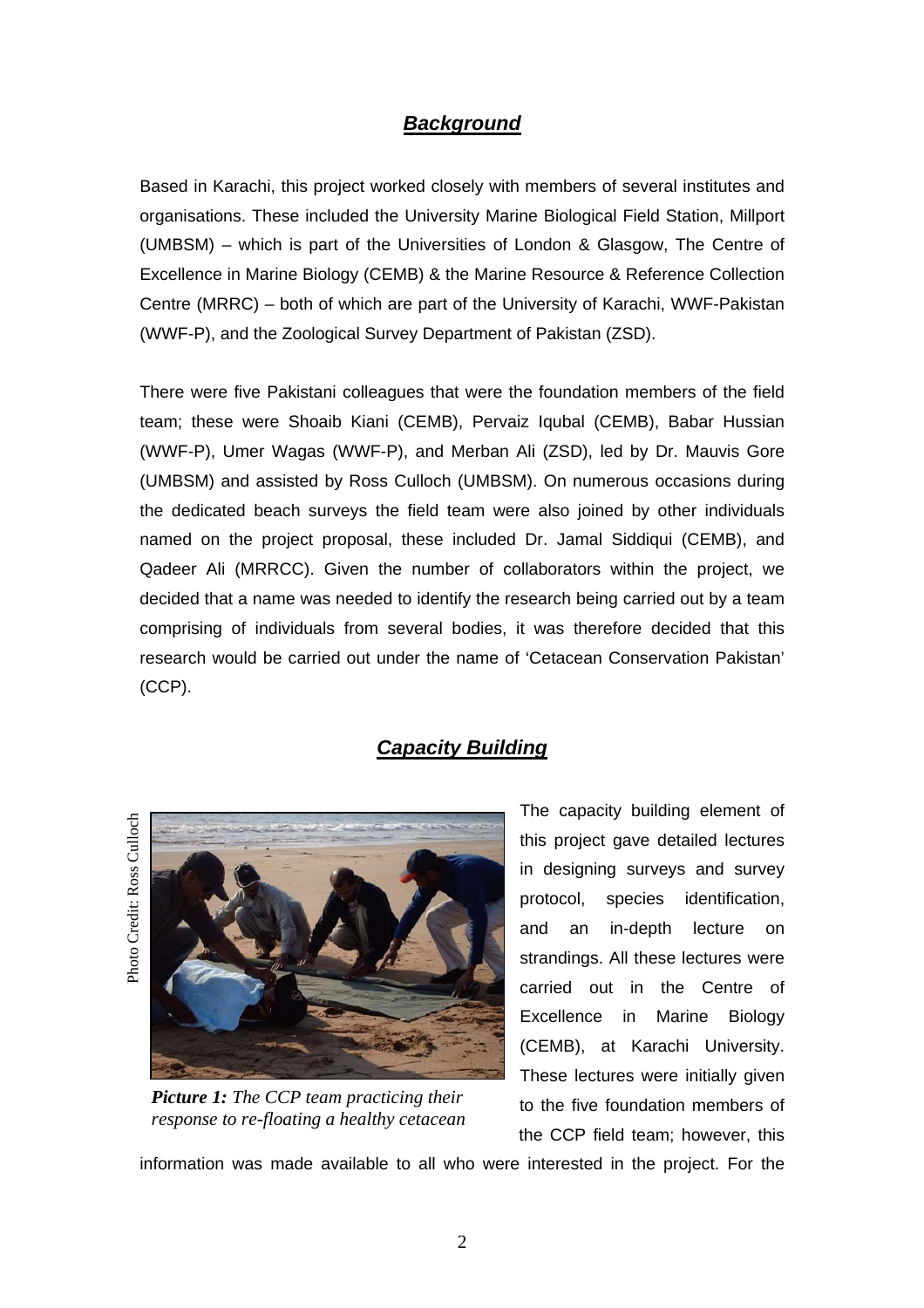strandings element of the capacity building, the field team had regular practical sessions on how to help a stranded cetacean; this included how to assess the health of a stranded cetacean and how to safely re-float a deemed to be healthy small cetacean. Therefore, the team were well trained and well prepared should they be called to a live cetacean stranding (see Picture 1).

In January 2007, CEMB organised the first Marine Mammal postgraduate module at Karachi University, under the auspices of a Darwin Initiative grant. I was invited by Dr. Jamal Siddiqui (CEMB) and Qadeer Ali (MRRCC) to give a lecture on species identification and strandings. This also involved leading a field course on beach surveys and strandings protocol, with over 30 students attending. During the field course we found a dead, stranded finless porpoise (see Picture 2). This made for an ideal opportunity to show the students how to assess a cetacean and how to take samples.

### *Fieldwork & Survey Effort*



*Picture 2: The CCP team with students gathered around a finless porpoise carcass found during a routine beach survey* 

This project aimed to survey the entire coast of Pakistan. There were areas that were not easy to survey, such as the mangroves within the Indus Delta (between Karachi and India) (see Figure 1), where there was little or no survey effort. In contrast, there were other areas that proved easier for surveys, such as the sections of coast around Karachi that were easily accessed and were already patrolled regularly by WWF-P for sea turtle hatchlings. In the

early part of the year the CCP team undertook a 3 week long field trip across the Balochistan province to carry out as many beach surveys as was possible in the given time. In total, the CCP team carried out beach surveys that have spanned 75km of the Pakistani coast, which is approximately 1000km in length. It is important to note that this is a significant amount of survey effort, baring in mind that there are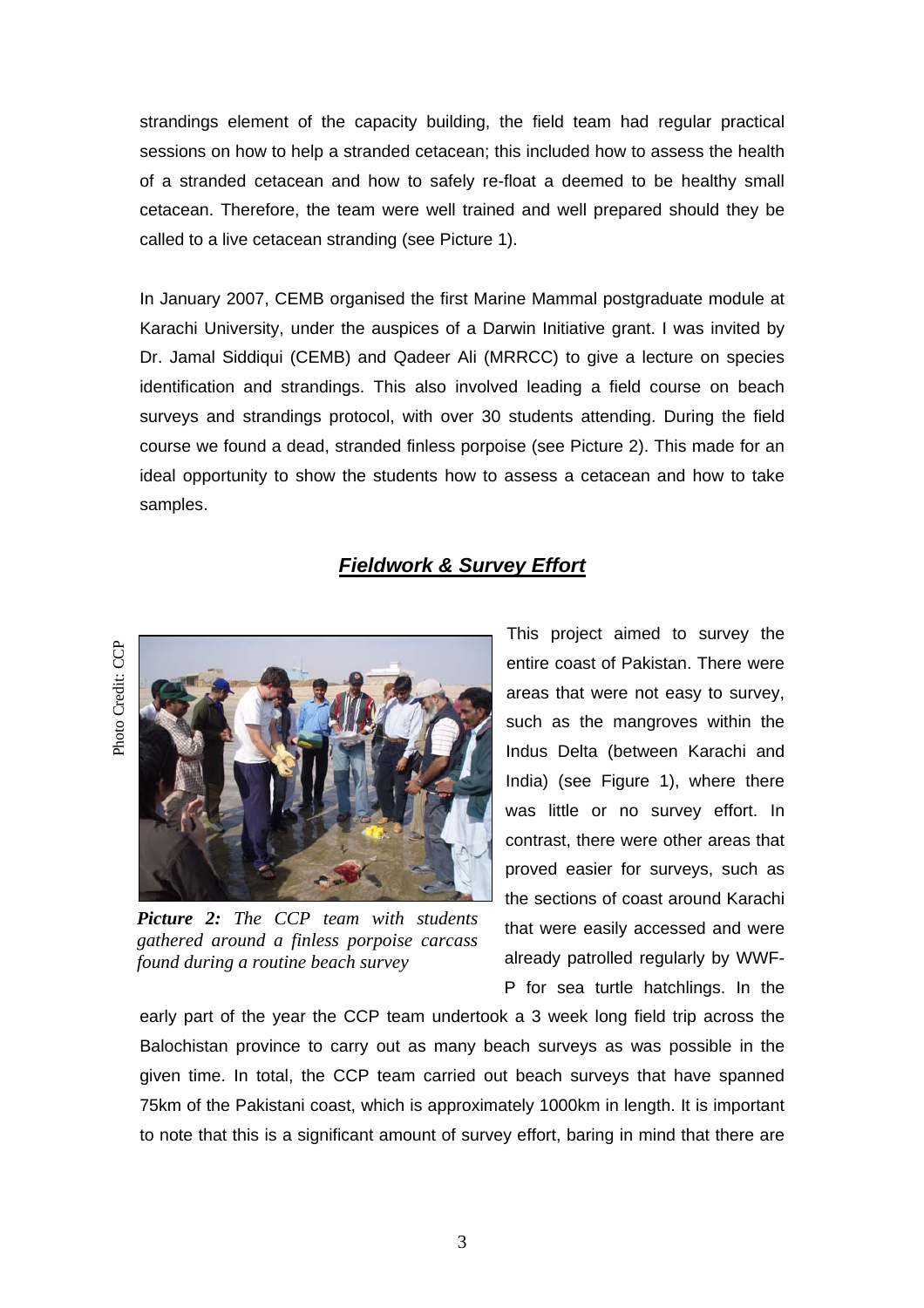many areas that are not suitable for survey, e.g. steep cliff faces, mangroves, and areas controlled by the Navy that are not open to the public.

Photo Credit: WWF-P Photo Credit: WWF-P



*Picture 3: The CCP team carrying out a community survey* 

During our community surveys the Pakistani members of the CCP field team spoke with key members of the coastal communities (see Picture 3). This included showing illustrations of cetacean species that are thought to occur in Pakistani waters. These surveys were used to help raise awareness and to construct a network of villages that would report

any strandings to the CCP team. Over the study period, the field team carried out over 100 community surveys across over 30 villages spanned over the majority of the Pakistani coast.



*Figure 1:* A map of Pakistan, showing key areas in relation to the survey work.

The majority of the surveys were carried out along the Sindh coast, but a WWF-P centre is located at Jiwani, by the border of Iran, where staff carried out regular beach surveys for turtle hatchlings and reported any cetacean strandings to the CCP team. Beach surveys were carried out over the majority of the Balochi coast and on Astola Island (cover photograph) when the CCP team camped along the coast with support from the Pakistan Wetlands Programme and a Darwin Initiative Grant during the 3 week field trip.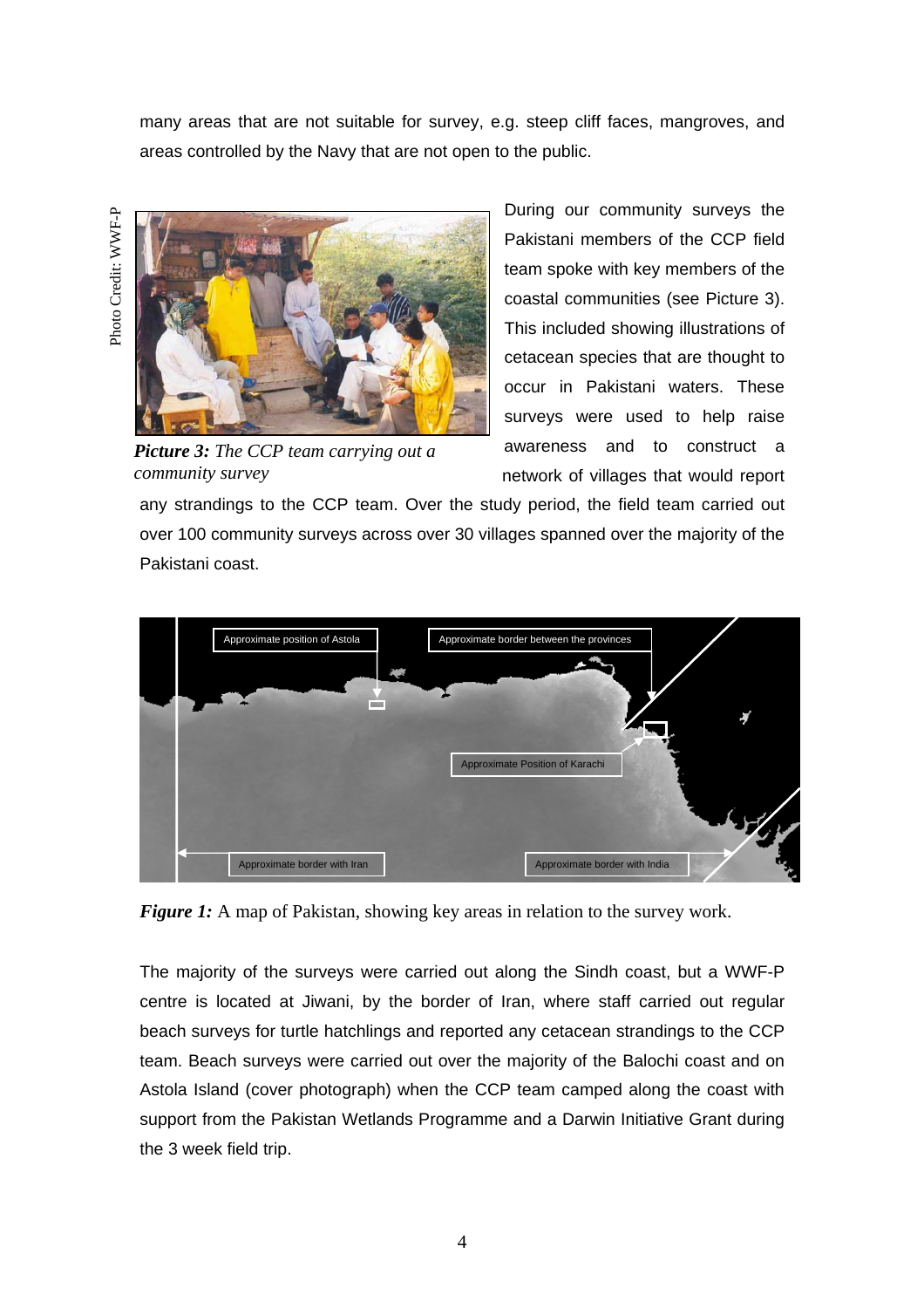## *Fisherman Workshops*

Unfortunately the two workshops planned for each of the coastal provinces (Balochistan & Sindh) were postponed for a few months, due to the recent political unrest. These workshops are set to be hosted by The Rufford Small Grants for Nature Conservation (RSGNC), The Darwin Initiative, and by WWF-P who already has a network of relevant contacts from other ongoing projects. In addition, these workshops will be hosted in the mother-tongue of each province, as those who attend are unlikely to speak English. For this reason, and given the importance of these workshops and their outcome, the funds supplied by RSGNC have been allocated to the workshops and will be supervised by WWF-P financial office. A separate short report of these fisherman workshops can be submitted at a later date.

## *Samples Collected*



*Picture 4: Members of the CCP team with a sperm whale skull (sample CCP018) that was found during a routine beach survey* 

Table 1 details the findings of the CCP team, showing that we collected samples from 25 individual cetaceans. Unfortunately it was not possible in every instance to collect all the data that we were interested in. The reasons being, that in many cases the carcass was in a poor state which prevented the collection of stomach samples, for example, of which we did

not manage to collect any. In several cases the sample was only beach-cast hard tissue remains (e.g. see Picture 4), and in some cases regarding the skulls collected, the teeth were no longer embedded in the rostrum. Nevertheless, this is a significant number of samples collected, and although strandings were thought to be common, we did not expect to find so many cases in such a relatively short time frame.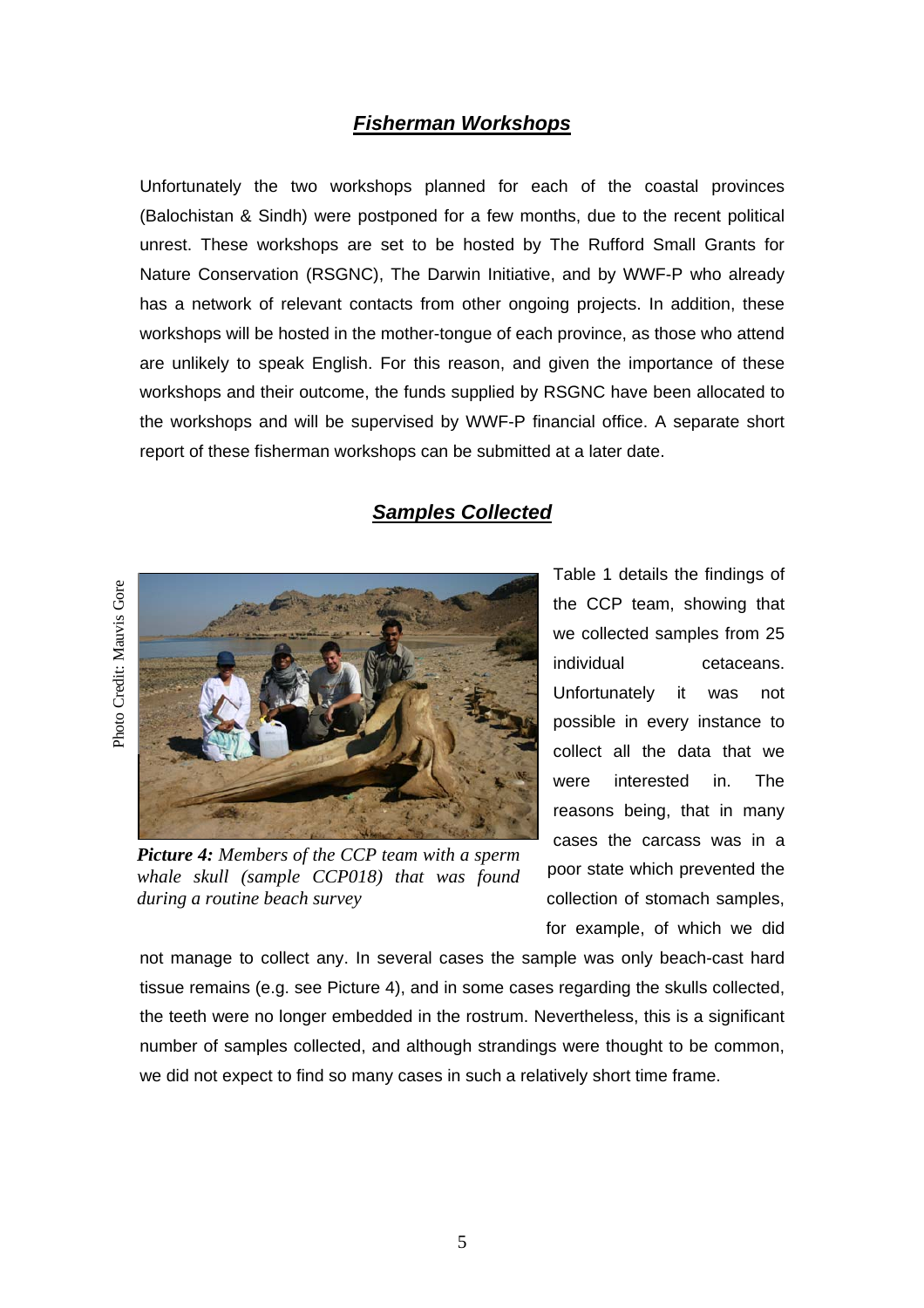| Sample No.    | <b>Identified As</b>        | <b>Skull</b> | <b>Bones</b> | <b>Teeth</b> | <b>Soft Tissue</b> |
|---------------|-----------------------------|--------------|--------------|--------------|--------------------|
| <b>CCP001</b> | Common Dolphin              | No           | Yes          | <b>No</b>    | No                 |
| CCP002        | Common Dolphin              | No           | Yes          | No           | No                 |
| <b>CCP003</b> | Unknown Dolphin             | No           | Yes          | Yes          | No                 |
| CCP004        | <b>Bottlenose Dolphin</b>   | Yes          | No           | Yes          | No                 |
| <b>CCP005</b> | <b>Finless Porpoise</b>     | Yes          | No           | No           | <b>No</b>          |
| <b>CCP006</b> | <b>Unknown Whale</b>        | No           | Yes          | <b>No</b>    | No                 |
| CCP007        | <b>Unknown Beaked Whale</b> | Yes          | Yes          | No           | No                 |
| CCP008        | Humpback Dolphin            | Yes          | No           | Yes          | No                 |
| CCP009        | Humpback Dolphin            | Yes          | No           | Yes          | No                 |
| CCP010        | Common Dolphin              | Yes          | No           | Yes          | No                 |
| <b>CCP011</b> | Unknown Dolphin             | Yes          | No           | No           | No                 |
| CCP012        | Common Dolphin              | No           | Yes          | No           | No                 |
| CCP013        | Humpback Dolphin            | No           | Yes          | No           | No                 |
| CCP014        | Common Dolphin              | No           | Yes          | <b>No</b>    | No                 |
| <b>CCP015</b> | Humpback Dolphin            | No           | Yes          | Yes          | No                 |
| CCP016        | Humpback Dolphin            | Yes          | No           | <b>No</b>    | No                 |
| CCP017        | Humpback Dolphin            | No           | Yes          | No           | No                 |
| CCP018        | Sperm Whale                 | Yes          | Yes          | <b>No</b>    | Yes                |
| CCP019        | Bryde's Whale               | No           | No           | <b>No</b>    | Yes                |
| <b>CCP020</b> | <b>Bottlenose Dolphin</b>   | <b>No</b>    | <b>No</b>    | <b>No</b>    | Yes                |
| <b>CCP021</b> | <b>Blue Whale</b>           | Yes          | Yes          | <b>No</b>    | No                 |
| <b>CCP022</b> | Unknown Whale               | Yes          | Yes          | No           | No                 |
| CCP023        | <b>Unknown Whale</b>        | Yes          | Yes          | No           | No                 |
| CCP024        | Humpback Dolphin            | No           | No           | No           | Yes                |
| <b>CCP025</b> | <b>Finless Porpoise</b>     | No           | No           | No           | Yes                |

**Table 1:** Samples collected or located by the CCP team, detailing which types of samples that are held for each sample number.

# *Cetacean Ecology (frequency, distribution, threats)*

Photo Credit: CCP Photo Credit: CCP



*Picture 5: Members of the CCP team identifying and cataloguing the hard tissue samples in CEMB, Karachi University* 

The field team did discover, from stranded animals or hard tissue remains (see Picture 5), that several species of cetacean do occur in the waters off Pakistan, these include bottlenose dolphins, common dolphins, humpback dolphins, finless porpoise, Bryde's whale, blue whales, and sperm whales (the latter was not recorded in Pakistani waters previously). During the project there was no report or finding of any live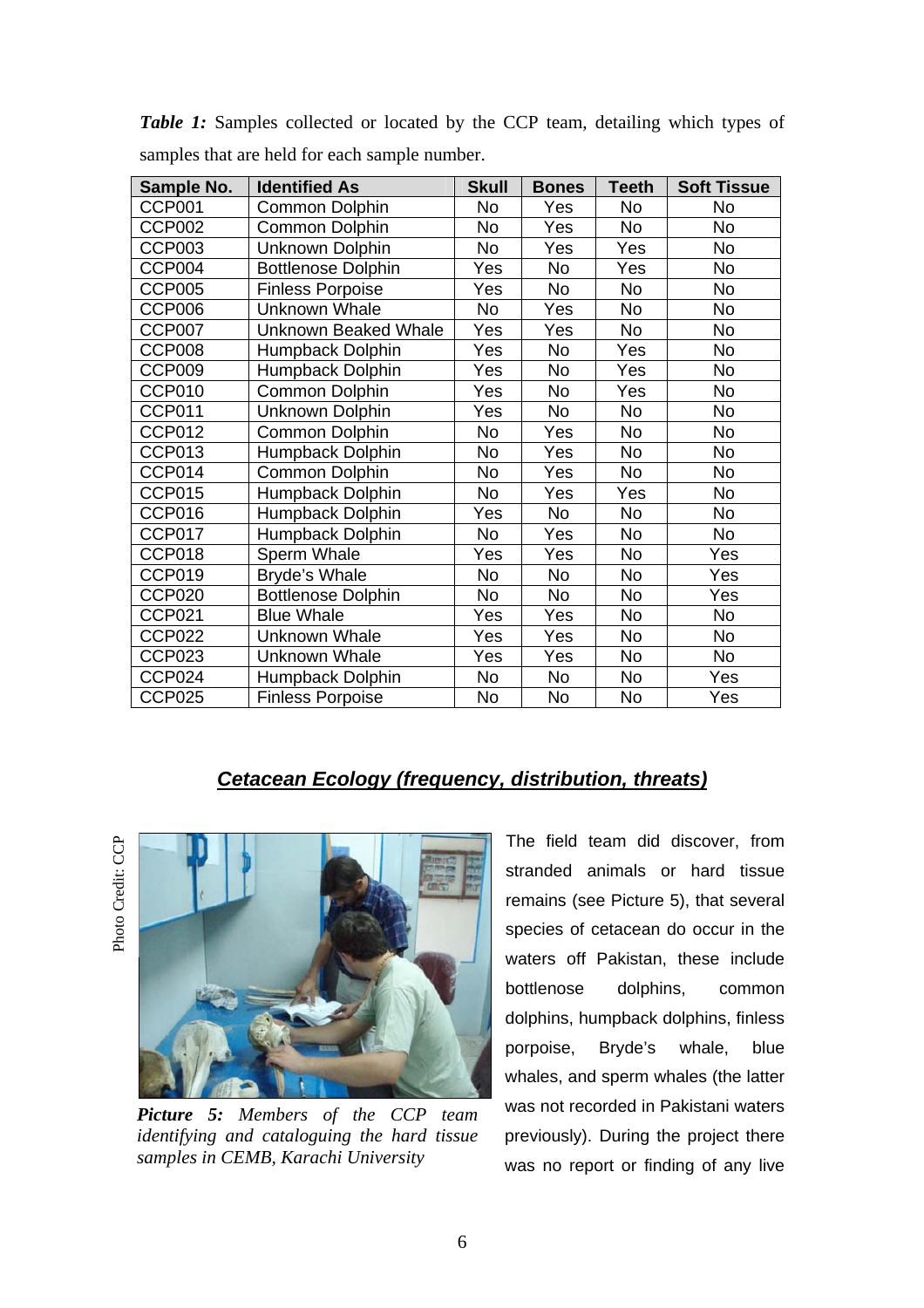stranded cetaceans. In addition, from the community surveys no one interviewed gave any information on any live stranded cetaceans, only dead ones.

From the community surveys the CCP team identified additional species that the fishermen do see, i.e. species that we did not find any evidence of from our beach surveys. These include spinner dolphins, killer whales, and humpback whales. Although it is likely that other species do occur, but the fishermen could perhaps not identify them, or they are not working in areas where these other species inhabit.

#### *Frequency & Distribution*

The data collected from the beach surveys and community surveys suggests that the humpback dolphin, the bottlenose dolphin, and the finless porpoise are regularly found in in-shore waters. The other species appear to be more in off-shore areas according to the fishermen, and we are therefore less likely to come across beachcast remains of these animals, compared to those that occupy in-shore areas. The only exception being common dolphins, which we collected several samples of, and they are typically off-shore species, which is an interesting observation.

#### *Threats and Concerns*

None of the carcasses found showed any signs of interactions between fisheries. However, we found very few samples in a condition to assess such interactions. The community surveys did identify that in some areas cetaceans are seen as a positive sign, and fisherman will not harm them intentionally. There were some people that did suggest that accidental by-catch did occur, however, it was hard to quantify. There were very few indications that cetaceans were caught intentionally, in these interviews people thought they were being caught and used as bait. In some coastal areas, such as Karachi and the villages along the Indus Delta pollution does appear to be of concern, with observations from shore suggesting that the water is likely to be heavily burdened by industrial and domestic pollutants. We are storing samples of soft tissue samples for analysis, however, without this analysis we cannot conclude that this is a serious threat, but it does remain a concern.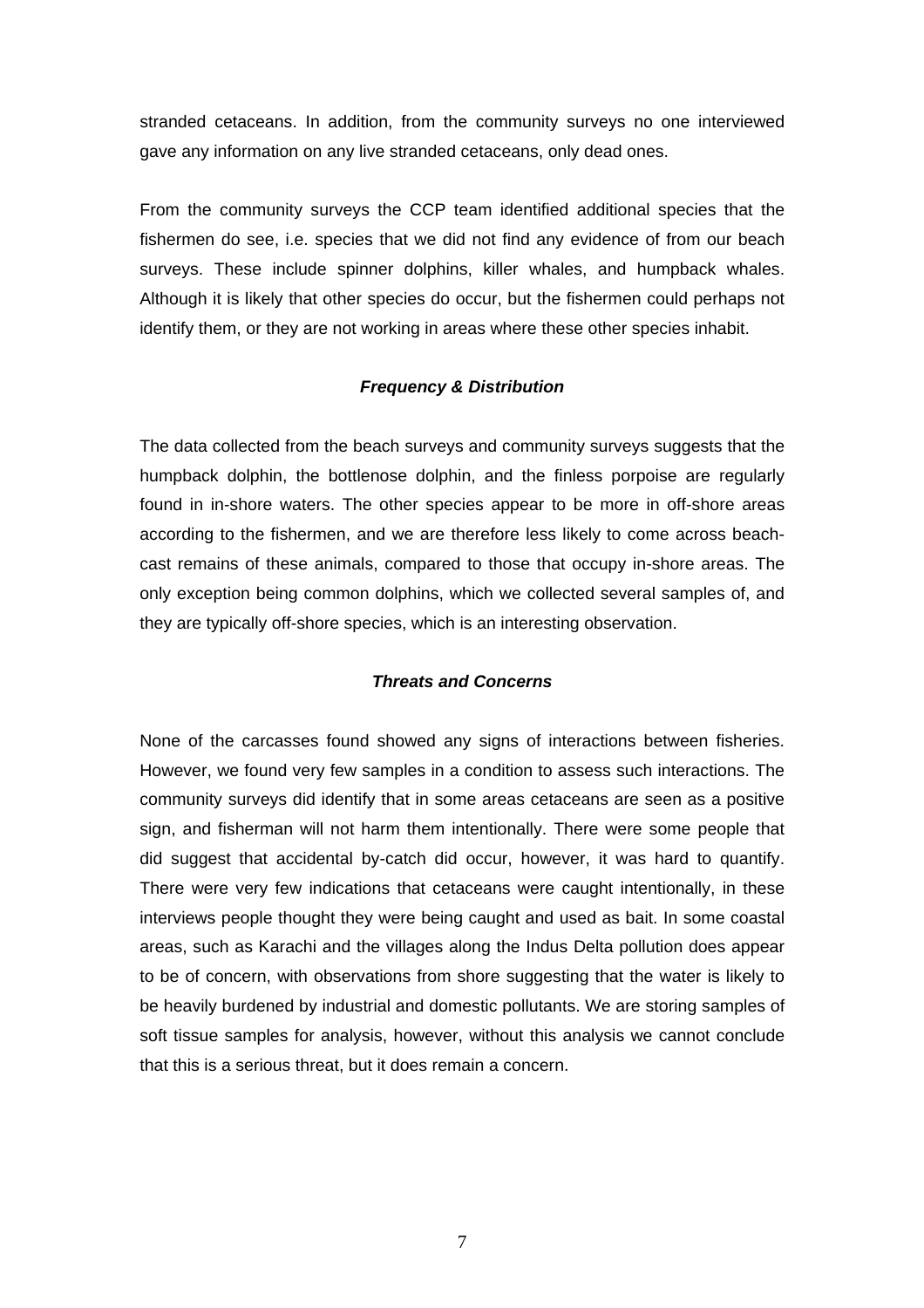#### *Conclusion*

It is assumed that the findings from the strandings do not give a full list of cetacean species that occur in Pakistani waters, as strandings records rarely do. However, the community surveys did prove to be very useful in identifying the off-shore species that are less likely to appear in the strandings data. It is important to note that the findings from this study are a big step forward in understanding which cetacean species do occur in these waters, it has also laid the foundation for understanding their basic ecology, including frequency, distribution, and potential threats. Furthermore, these data show that more research is required if we are to devise effective and efficient conservation and management policies to protect these vulnerable species.

In addition, the CCP team are currently working on a more detailed analysis of the data, and hope to publish this work in a recognised, international journal in the near future.

### *Future Research*

The data collected by the CCP team is an important foundation for our understanding of cetacean frequency and distribution in this section of the Indian Ocean Sanctuary. This is especially true for the finless porpoise and the humpback dolphin, of which, very little is known about their ecology at all. Given the success of this project, it is clear that this is an effective and efficient method for collecting significant data that will help to address these questions. Therefore, it is important that this research is continued in order to get a significant data set that can answer the more specific questions relating to frequency & distribution, threats, and perhaps even habitat use.

Future analysis of the samples collected can inform us of the age of individuals, which would be of great interest in understanding the age at death, and whether these species live a comparable length of time to the same species in other regions. We can also identify the sex of these animals and see if this plays any relevant role in age, and how this may affect the dynamics of the population. This data may even help to answer questions as to the threats of these species. There are few samples collected that will be useful for pollutant analysis, given that these samples need to be very fresh to allow for accurate analysis. Nevertheless, this will still be a future aim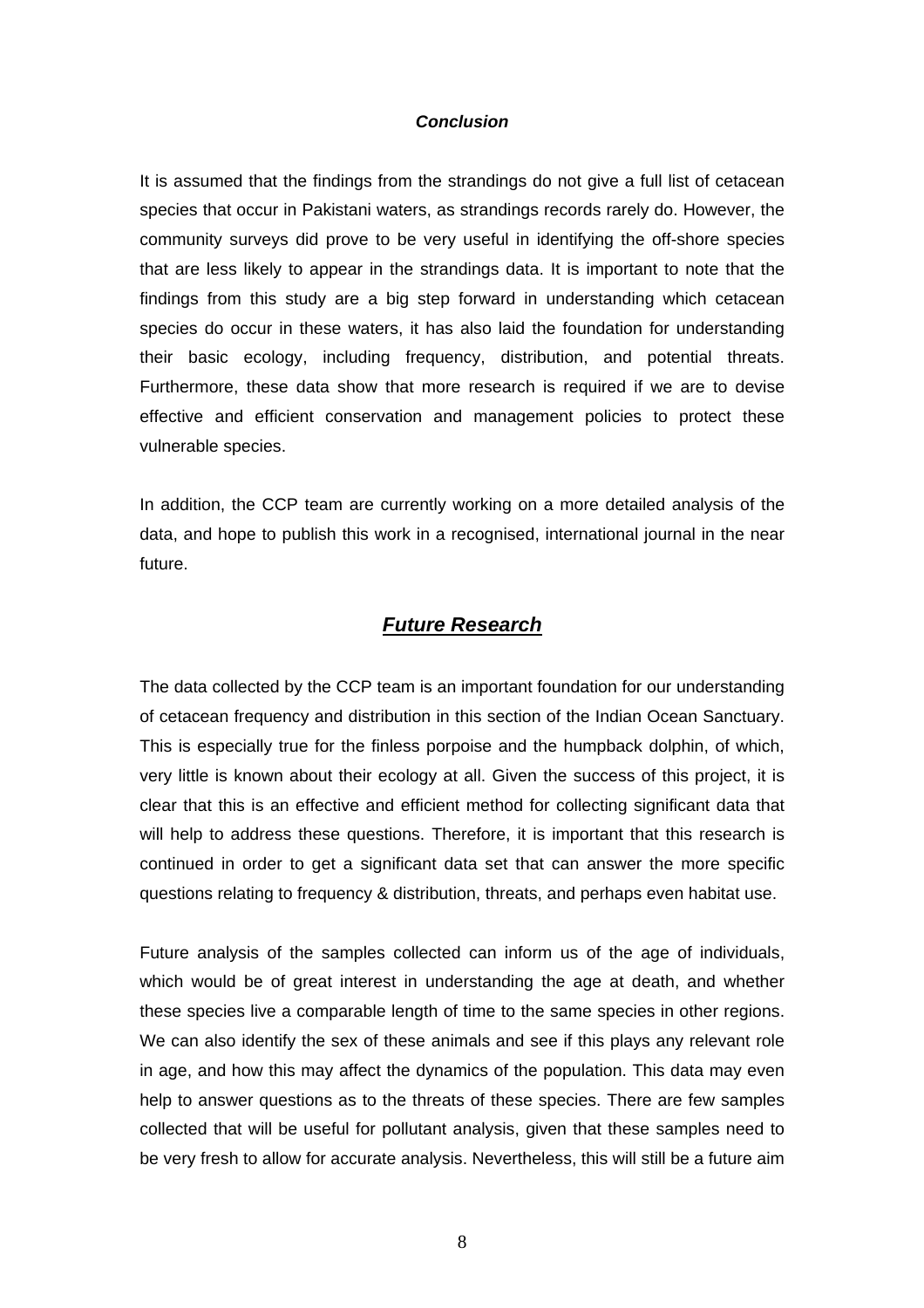of this project if it continues, as this is likely to be an issue, particularly in the areas of Karachi and the Indus Delta.